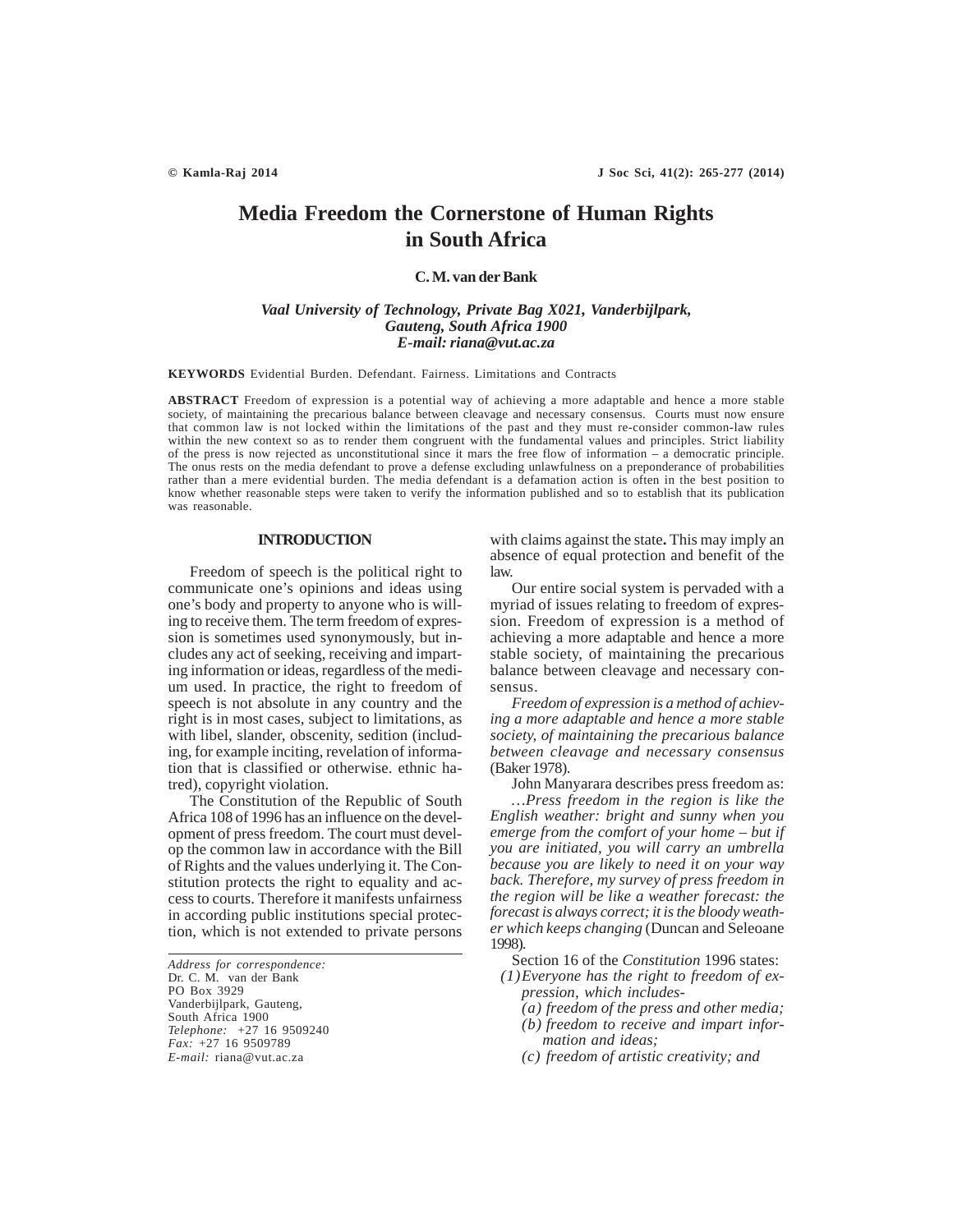- *(d) academic freedom and freedom of scientific research.*
- *(2)The right in subsection (1) does not extend to-*
	- *(a) propaganda for war;*
	- *(b) incitement of imminent violence; or*
	- *(c) advocacy of hatred that is based on race, ethnicity, gender or religion, and that constitutes incitement to cause harm* (Constitution 1996).

Freedom of expression is fundamental for democracy to succeed. It does, however, precipitate profound jurisprudential issues and complex problems that require dispassionate examination and a judicious weighing up of competing interests in a democratic body politic (Van der Westhuizen 1994).

The Constitutional Court has distinguished between the "core values: of freedom of expression" and "expression of little value" which is found at the periphery of the right in *De Reuck v Director of Public Prosecutions* 2004 (1) SA 406 (CC)*.* The latter type of expression receives less protection because its limitation by law is relatively easily justified, compared to limitations on expression at the core. Clearly political expression is at the core of the right. What are less clear are the other forms of expression at the core. In principle therefore, the specific inclusion of some forms of expression does not single them out for greater protection than other forms.

 Chapter 2 of the *Constitution* 1996 contains no express hierarchy of rights and is affirmed by the Constitutional Court in *Khumalo and Others v Holomisa* 2002 (5) SA (CC0 (2002 (8) BCLR 771) nevertheless freedom of expression is a cornerstone of an authentic democracy since it is "the indispensable condition of nearly every other form of freedom", without which other freedoms would not long endure and therefore *de facto* it must be ranked as a very important right (Carpenter 1995). In this regard a distinguished American judge. Mr Justice Cardozo, commented that "freedom of thought and speech is the matrix, the indispensable condition, of nearly every other form of freedom" (*Palko v Connecticut* 1937 302US 319).

### **THE NATURE OF FREEDOM OF EXPRESSION**

Section 16(1) protects free expression, unlike the US First Amendment which is confined to the "the freedom of speech", a formulation that invites argument about whether certain forms of expressive conduct count as speech or not (De Waal et al. 2002).

Section 16(1) protects free expression and not only free speech (De Waal et al. 2002). Expression is a wider concept than speech and includes activities such as displaying posters, painting and sculpting, dancing and the publication of photographs. In principle, every act by which a person attempts to express some emotion, belief or grievance should qualify as constitutionally protected expression (De Waal et al. 2002).

Our entire social system is pervaded with a myriad of issues relating to freedom of expression. In the past a vast number of restraints inhibiting freedom of expression were adopted and used because of the oppressive nature of our body politic. The fact that South Africa is now functioning under a *Constitution*, that protects freedom of expression*,* implies that there will have to be changes, also in the area of freedom of the press, where the common law is not in place with the constitutional values of freedom, equality and human dignity.

Section 2 of the Constitution provides that the Constitution is the supreme law of the Republic; law or conduct inconsistent with it is invalid, and the obligations imposed by it must be fulfilled. As regards the interpretation of the Bill of Rights, section 39 (3) provides that the Bill of Rights does not deny the existence of any other rights or freedoms that are recognized or conferred by common law, customary law or legislation, to the extent that they are consistent with the Bill.

#### **The Limitation of this Right**

Although freedom of expression is not absolute, it is an imminent right or "a majestic guarantee" that is indispensable for an authentic democratic order because other fundamental freedoms depend on it (Devenish 1999).

 Freedom of the press is not commonly found in Africa's 54 nations, 7 (13%) boast a free press, 19 (36%) a partly free press and 28 (52%) a not free press.

Section 16(1) protects the "freedom of the press and other media". The usual rationale for constitutional protection of press freedom is the important contribution made by the press to one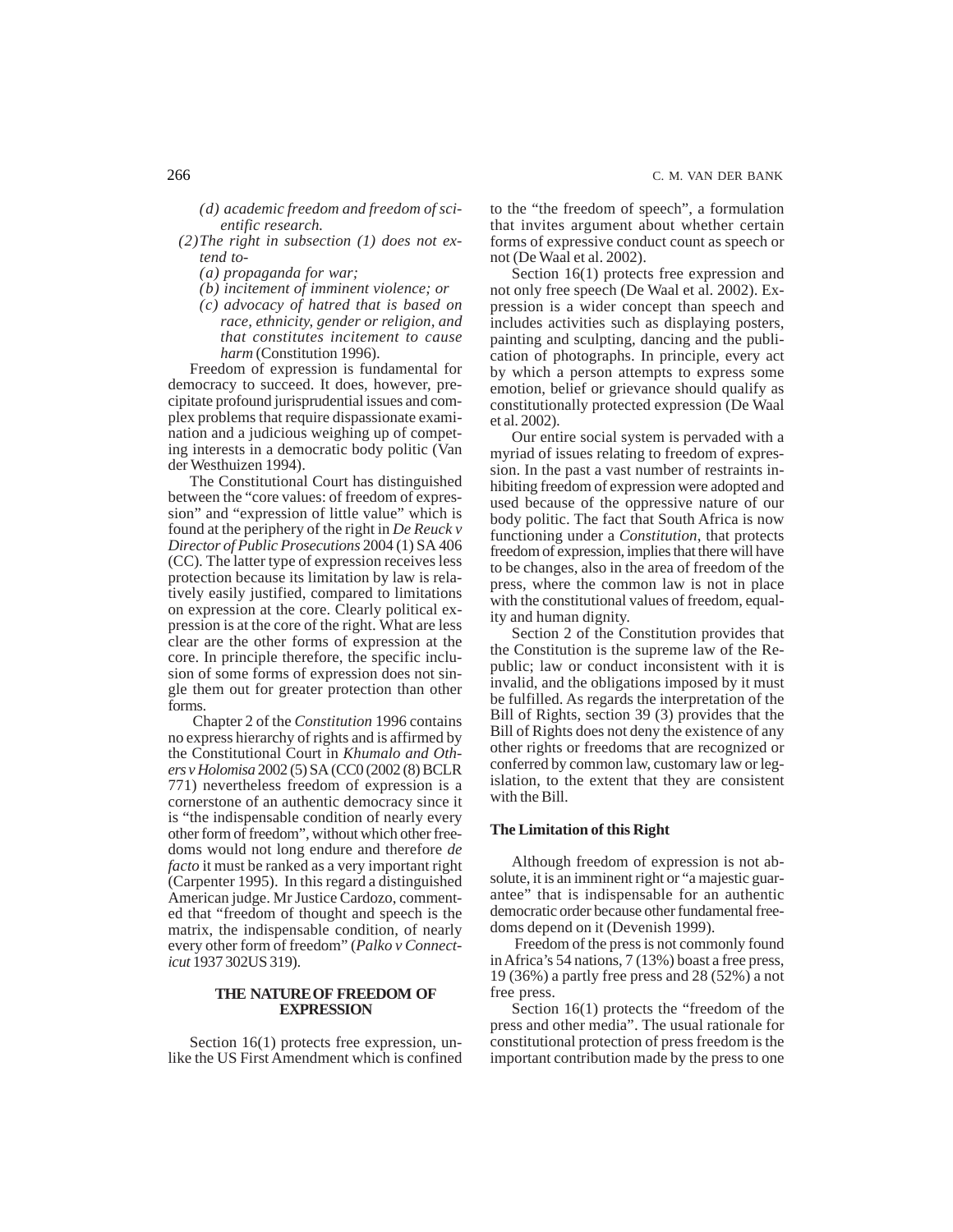of the goals of freedom of expression in general: establishing and maintaining an open and democratic society. This means that the press is both protected by the right to freedom of expression and has duties to promote it on behalf of the rest of society.

Fundamental rights and freedoms are not absolute (Carpenter 1995). Their boundaries are set by the rights of others and by the legitimate needs of society. In the South African Constitution, a general limitation clause- section 36- sets out specific criteria for the restriction of the fundamental rights in the Bill of Rights. The existence of a general limitation clause does not mean that rights can be limited for any reason. "Limitation" is a synonym for "infringement" or, perhaps, "justifiable infringement", a law that limits a right infringes the right. However, the infringement will not be unconstitutional if it takes place for a reason that is accepted as a justification for infringing the right in an open and democratic society based on human dignity, equality and freedom. In other words, not all infringements of fundamental rights are unconstitutional. The existence of a general limitation clause does not mean that rights can be limited for any reason. The reason for limiting a right needs to be exceptionally strong. The limitation must serve a purpose that most people would regard as particularly important (Meyerson 1997). But, however important the purpose of the limitation, restrictions on rights will not be justifiable unless there is good reason for thinking that the restriction would achieve the purpose it is designed to achieve, and that there is no other way in which the purpose can be achieved without restricting rights.

A free responsible press is one of society's greatest assets. The press is the artery through which a democracy's lifeblood flows, exposing corruption, dishonesty and maladministration. Thus the press has to be the watchdog, inciting the inert and curbing the over-eager. Effective freedom of press would be frustrated if freedom of expression is limited in such a way as to intimidate the media into not publishing (Klopper 1979).

It is not without significance that section 16 of the South African Constitution, after stating that 'everyone has the right to freedom of expression', includes 'freedom of the press and other media' under the general rubric of freedom of expression, and places these facets of the right on an equal footing with the 'freedom to impart information and ideas, freedom of artistic creativity, academic freedom and freedom of scientific research.' *"The press should not be placed in a privilege or superior position to that of the individual on the basis that the press constitutes an essential bastion of free expression in a democracy. They bear an obligation to provide citizens both with information and with a platform for the exchange of ideas which is crucial to the development of a democratic culture… If the media are scrupulous and reliable in the performance of their constitutional obligations, they will invigorate and strengthen our fledgling democracy"* (*National Media Ltd v Bogoshi) 1998 (4) SA 1195 (SCA).*

## **STRICT LIABILITY OF THE PRESS**

The rationale behind the acceptance of strict liability of the mass media for defamation is to protect the individual who finds himself in a vulnarable position vis-'a-vis the media. Defamation by the mass media obviously has far reaching consequences for the individual: the coverage given to the publcation of the dafamatory statement, the prejudice suffered and, so on (Burchell 1993).

The common law of delict requires a plaintiff in a defamation action for damages to show that a defamatory statement has been published with intent and knowledge of wrongfulness *(animus inuiriandi)*. In the pre-democratic era, the courts alleviated the plaintiff's burden by presuming the presence of both intent and unlawfulness when defamatory material directed at the plaintiff was published to communicate information and comment, while obviously crucial in a modern democracy, should be no greater than that of an ordinary citizen to communicate. Judge Froneman in *Gardener v Whitaker* (1995 2 SA 672 (OK) 684H- 684J) refer to the deepest norms of the Constitution should determine whether the alleged breach of a fundamental right is private litigation involves explicit constitutional adjudication, or whether it could safely be left to the rules of the commnlaw to involve, implicitly, in harmony with the values of the Constitution*.* This need of substantially equal treatment of all who communicate with others has been recognised (*Pakendorf en andere v De Flamingh* 1982 3 SA 146 (A) 156B).

In the past our courts construed defamation in our common law in a very wide manner, there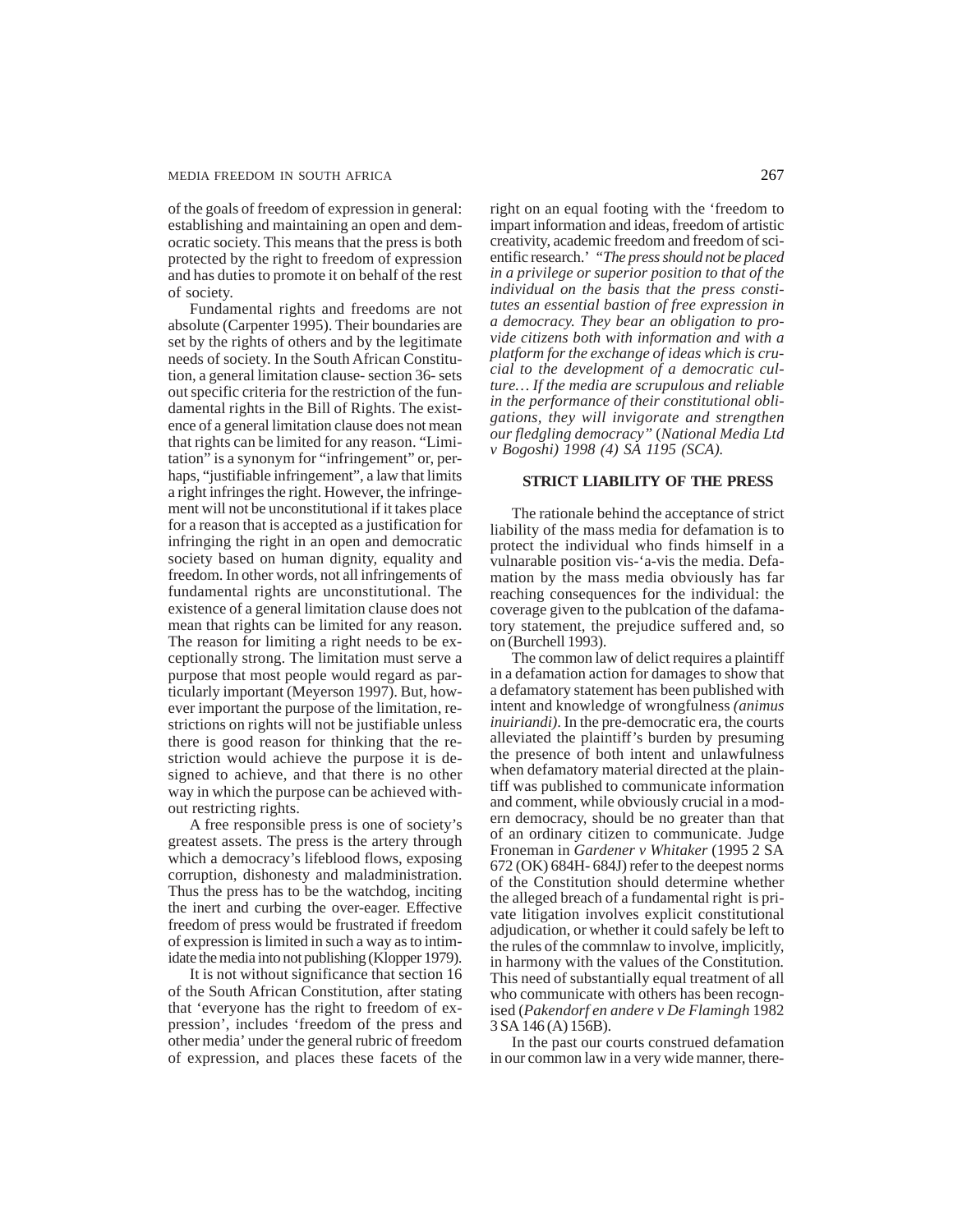by restricting press freedom. Strict liability of the press is now rejected as unconstitutional since it mars the free flow of information - a democratic principle (Burchell 1993). Thus, *bona fide,* published untruths in the political sphere is defensible if it is of public interest. The press serves public interest by making available information relevant to the community as well as criticism on all aspects of public, political and social activities (Burchell 1993).

Through freedom of expression, the press helps to establish true democracy. The contentious issues is the extent to which freedom of expression should be permitted and the manner in which the courts ought to balance it against equally fundamental rights and considerations applying in a democratic society such as *inter alia* the right to reputation or dignity, privacy, political activity, fair trail, economic activity and property (Burchell 1993).

It is not without significance that section 16 of the South African Constitution, after stating that 'everyone has the right to freedom of expression', includes 'freedom of the press and other media' under the general rubric of freedom of expression, and places these facets of the right on an equal footing with the 'freedom to impart information and ideas, freedom of artistic creativity, academic freedom and freedom of scientific research.' The press should not be placed in a privilege or superior position to that of the individual on the basis that the press constitutes an essential bastion of free expression in a democracy.

They bear an obligation to provide citizens both with information and with a platform for the exchange of ideas which is crucial to the development of a democratic culture… If the media are scrupulous and reliable in the performance of their constitutional obligations, they will invigorate and strengthen our fledgling democracy *(Khumalo and Others v Holomisa 2002 (5) SA 401 (CC) (2002 (8) BCLR 771).*

#### **DEFAMATION**

The law of defamation seeks to find a workable balance between two equally important rights: one individual's right to an unpaired reputation, and another's freedom of expression (or society's right to be informed)" (Burchell 1998). Over the years, there has been a constant tension between these competing rights. The law of defamation lies at the intersection of the freedom of speech and the protection of human dignity, both rights protected by the Bill of Rights. In the case of *Payne Republican Press (Pty)* 1980 2 PHJ 44 (D).Judge Leon states "One must never lose sight of the fact that a man's reputation is his most prized possession whether he is a barrister, a clerk or a plumber. Without honour he is nothing". It is only proper that the law therefore should guard the right to one's good name and provide a remedy against those who violate the right.

Common law of delict requires a plaintiff in a defamation action for damages to show that a defamatory statement has been published with intent and knowledge of wrongfulness *(animus inuiriandi)*. In the pre-democratic era, the courts alleviated the plaintiff's burden by presuming the presence of both intent and unlawfulness when defamatory material directed at the plaintiff was published to communicate information and comment, while obviously crucial in a modern democracy, should be no greater than that of an ordinary citizen to communicate. This need for substantially equal treatment of all who communicate with others has been recognised.

The occasion for the Supreme Court of Appeal to re-examine the common law of defamation came in 1998 in *National Media Ltd v Bogoshi* 1998 (4) SA 1195 (SCA) has recently set broad, realistic standards of reasonableness, or reasonable care, for the media in regard to the publication of matter, which could be defamatory or impair other personality rights of the individual.

While the judgment of Cameron J in *Holomisa* signifies a high-water mark in the recognition of the demands of freedom of expression in South Africa, Hefer JA's judgment in *Bogoshi* constitutes the watershed decision in the revival of the common-law emphasis on freedom of expression, in particular of the print and electronic media. The court, in rejecting the concept of strict liability for the media, re-emphasized the vital role of media freedom in a democracy, affirmed that there was no closed list of defences excluding unlawfulness, and stressed that although a high degree of care is required of editorial staff, even the publication of some falsity may be in the public interest in special circumstances.

Publication in the press of false defamatory statements of fact will be regarded as lawful if, in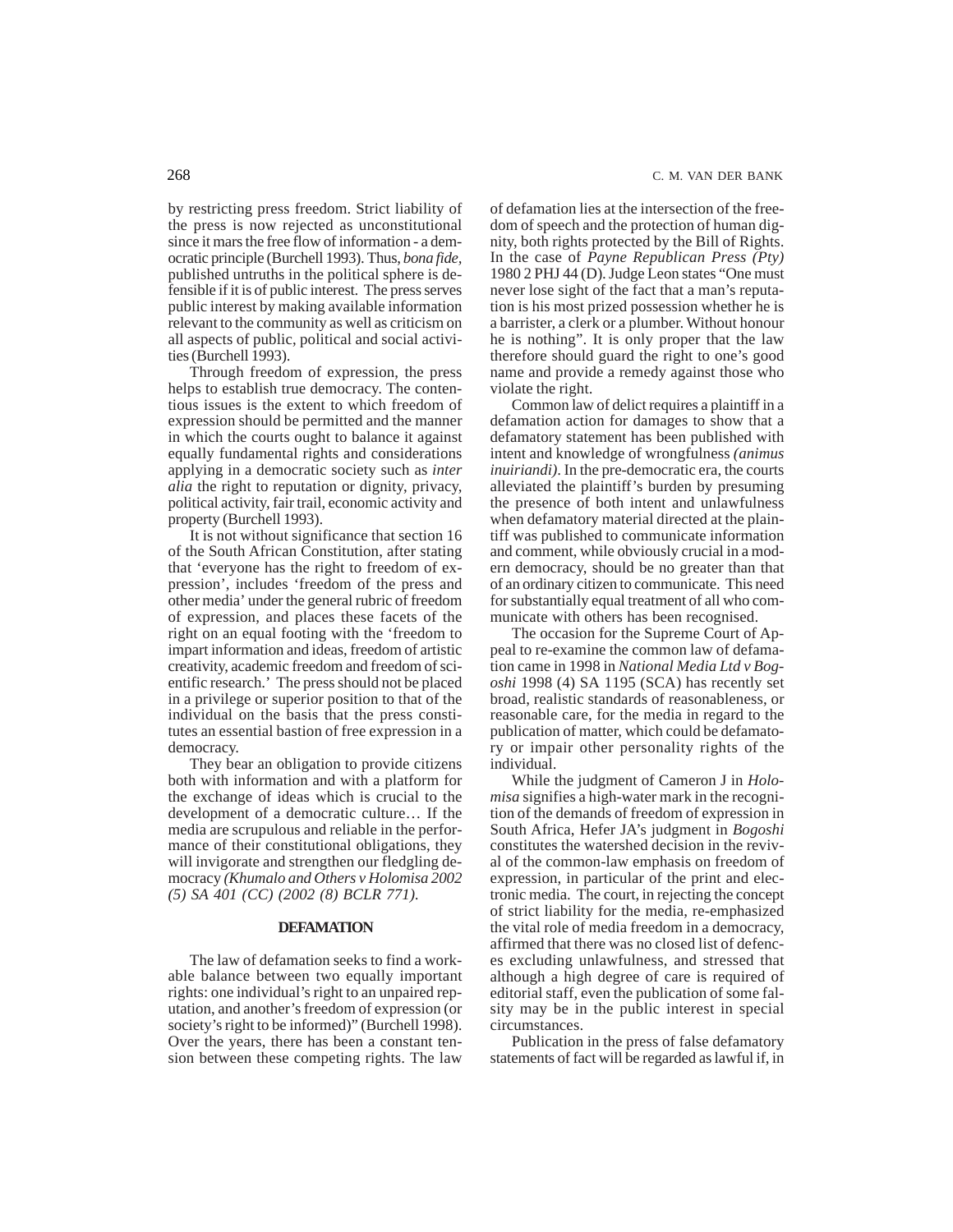all the circumstances of the case, it is found to be reasonable;… protection is only afforded to the publication of material in which the public has an interest (that is, which it is in the public interest to make known as distinct from material which is interesting to the public) *Financial Mail (Pty) Ltd and Others v Sage Holdings Ltd and Another* 1993 (2) SA 451 (A).

The decision in *Bogosh* (*National Media Ltd and Others v Bogoshi 1998* (4) SA 1196 (SCA) (1999 (1) BCLR 1) relates both to the fault element of the delict of defamation and to the element of unlawfulness. So far as a fault is concerned, the usual rule is that one will be liable for defamation only if one has *animus inuiriandi.* The focus in *Bogoshi* was thus the question of fault (negligence as opposed to strict liability).

A fault criterion of negligence is necessary not only to address freedom of expression but also to emphasize the imperative that the media should not be treated in a way, which is substantially inferior to other defendants in defamation cases. In other words, fault is required for the liability of both the individual and the media defendant; intention is required for the former and negligence is sufficient for the latter. The distinction is more readily justifiable as a reasonable one than the now jettisoned distinction between intention-based liability for the individual and strict (no-fault) liability for the mass media. The press will thus not be held liable for the publication of defamatory material where it can show that it has been reasonable in publishing the material. Accordingly, the form of fault in defamation actions against the press is negligence rather than intention to harm.

Publication in the press of false defamatory statements of fact will be regarded as lawful if, in all the circumstances of the case, it is found to be reasonable;… protection is only afforded to the publication of material in which the public has an interest (that is, which it is in the public interest to make known as distinct from material which is interesting to the public (*Financial Mail (Pty) Ltd and Others v Sage Holdings Ltd and Another* 1993 (2) SA 451 (A)).

The role of the press in a democratic society cannot be understated. The press is in the front line of the battle to maintain democracy. It is the function of the press to ferret out corruption, dishonesty and graft wherever it may occur and to expose the perpretators. The press must also contribute to the exchange of ideas alredy allluded to. The press must act as the watchdog of the governed.

However, fault need not be in issue at all if in the particular circumstances anterior inquiry shows that the publication is lawful because it is justifiable. The novelty of the defence is to seek to shift the focus from the absence of *animus* to the absence of unlawfulness in order to escape liability. This defence is also valid under the common law. *Boghoshi* indicates that the reasonableness of the publication might also *justify* it. In appropriate cases, a defendant should not be held liable where publication is justifiable in the circumstances – when the publisher reasonably believes that the information published is true. The publication in such circumstances is not unlawful. Political speech might, depending on the context, be lawful even when false provided that its publication is reasonable. It determines whether, on grounds of policy, a defamatory statement should be actionable because it is justifiable made in the circumstances. It is for the defendant to prove all the facts on which he relies to show that the publication was reasonable and that he was not negligent. Proof of reasonableness will usually (if not inevitably) be proof of lack of negligence.

In *Holomisa v Argus Newspapers Ltd* 1996  $(2)$  SA 588 (W) at 618E-F in a judgement presciently foreshadowing *Bogoshi* as regards the availability of a defence based on absence of negligence, Cameron J held that a defamatory statement "which relates to free and fair political activity" is constitutionally protected, even false, unless the plaintiff shows that, in all the circumstances of its publication, it was made reasonably made. The Court in *Holomisa* did not, however, consider it correct to import into our law the so-called *Sullivan* principle (New York Co v Sullivan (1964) 376 US 254 (1964) 11 L ed 2nd 686) that defendant press members will not be liable for defamatory statements made of public figures unless the plaintiff can show that the statement was made with actual malice. Such a principle would give far too little protection to the right of dignity. The approach that is preferred in both *Holomisa* and *Bogoshi* of reasonable publication.

Jonathen Burchell commenting on Bogoshi writes,

*The test of reasonableness or public (legal) policy is a supple criterion which can ensure that the law of delict is able to meet the needs of*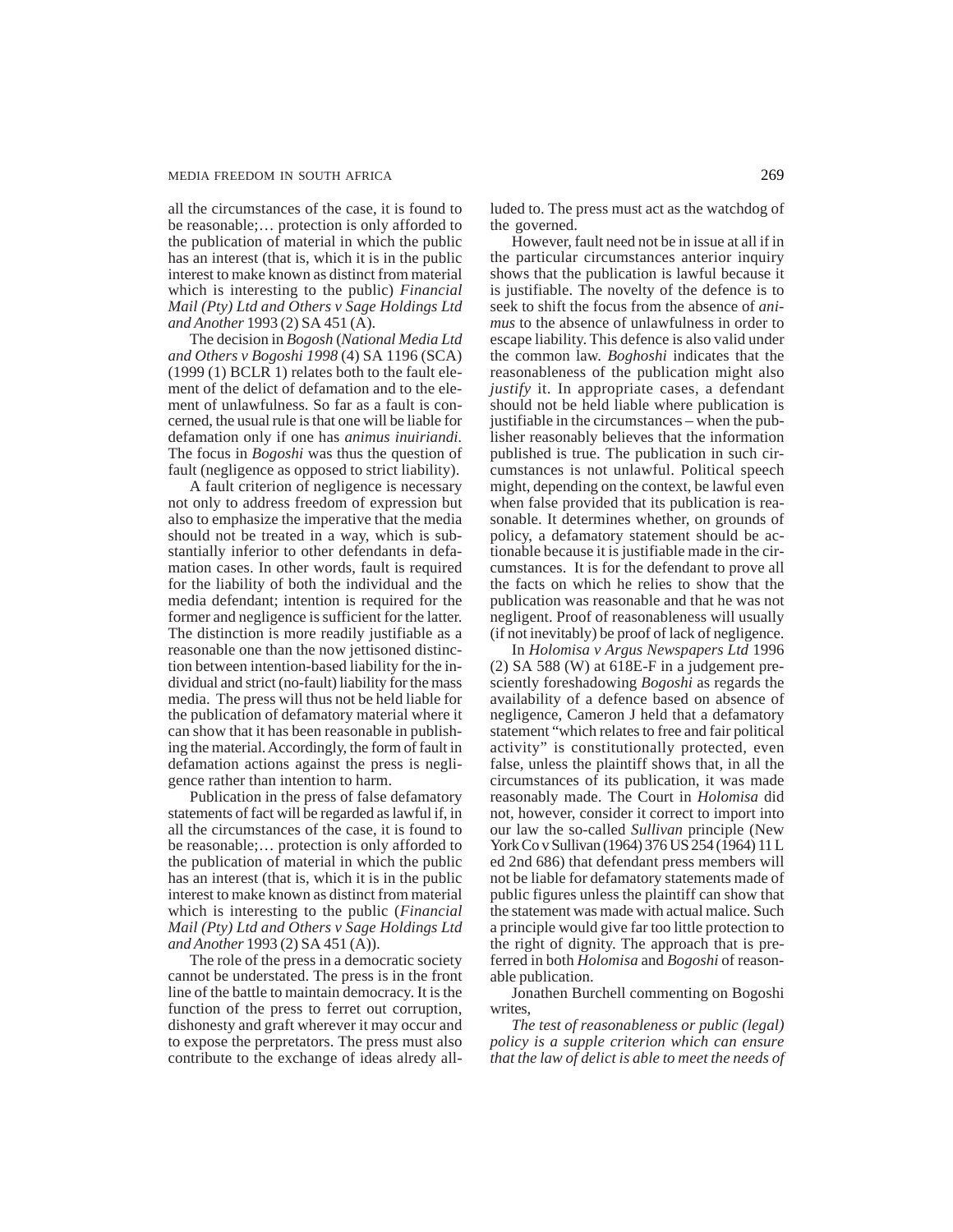*a changing society… The accommodation of freedom of expression under the unlawfulness inquiry is now firmly acknowledged by the Supreme Court of Appeal* (Burchell 1998).

The central reasoning of the Supreme Court of Appeal in *Bogoshi* for confirming that the media defendant bore a full burden of proof on a preponderance of probabilities rather than a mere evidential burden. The media defendant in a defamation action is often in the best position to know whether reasonable steps were taken to verify the information published and so to establish that the publication was reasonable. It would be unrealistic to expect the plaintiff to prove facts that he or she has very little of discovering

It was with a great relief that the researcher read the judgment of Hefer JA in *Bogoshi* and enthusiastically support the conclusions thereof. These conclusions in *Bogoshi* are momentous and signify a profound, beneficial change in direction of the common law. Freedom of expression (including media freedom) at last received due recognition. A vital function of the press is to make available to the community information and criticism about every aspect of public, political, social and economic activity and thus to contribute to the formation of public opinion (Van der Walt 1998).

However, without wishing to appear churlish, the researcher want to focus on some blurred edges in the judgment. The central problem is whether a media defendant can rely on absence of knowledge of unlawfulness and negligence, that is, whether reasonable mistake or ignorance could be a defence. Negligence of the defendant may well be a determinant of the unlawfulness of the publication.

The central issue is not whether a media defendant can rely on a defence of absence of knowledge of unlawfulness due to negligence, but whether such a defendant can rely on a defence of absence of knowledge of unlawfulness not due to negligence. Reasonableness of the publication also includes an inquiry into whether the person detrimentally affected by the publication was given an opportunity to reply, at least after publication. The fact that a media defendant, who has channels of reply available, has not granted the opportunity to a person detrimentally affected by one of its application to reply to the allegations about him or she, after publication, will be a factor to be considered in determining the overall unreasonableness of the publication.

But the reasonableness inquiry is not completely open-ended: it involves the balancing of other rights against freedom of expression, and what is most important, in the context of freedom, equality and dignity. A right to reply (rebuttal) could according to me attractive- it may provide a quick and effective remedy and, in most cases, would not interfere with any editorial discretion because very little editing appears to take place.

The question arises whether special principles should be invoked to protect the press, or for that matter individuals, when they make defamatory statements about a member of Government. The *Reynolds* decision in the Court of Appeal (referred to by Hefer JA in *Bogoshi*) was confirmed by the House of Lords (*Reynolds v Times Newspapers Ltd and Others* [1999] 4 All ER 609 (HL) [2001]2 Ac 127).

The House of Lords declined to recognize a special defence of political speech. It differed in this regard from the Australian High Court decision in *Lange v Australian Broadcasting Corporation* (1997 189 CLR 520 (1997) 145 ALR 1) (a case approved by Hefer JA in Bogoshi), finding that the common law should not develop 'political information' as a generic category of information the publication of which attracts a qualified privilege irrespective of the circumstances. In *Lange v Atkinson* (NZ 1997 2 NZLR 22-Eds) (1997) Lord Nicholls pointed out: One feature of all the judgments, New Zealand, Australian and English, stands out with conspicuous clarity: The recognition that striking a balance between freedom of expression and protection of reputation calls for a *value judgment which depends upon local political and social conditions.* These conditions include matters such as the responsibility and vulnerability of the press.

The House of Lords declined to recognize a special defense of political speech. It differed in this regard from the Australian High Court decision in *Lange v Australian Broadcasting Corporation* (1997 189 CLR 520 (1997) 145 ALR 1) (a case approved by Hefer JA in Bogoshi), finding that the common law should not develop 'political information' as a generic category of information the publication of which attracts a qualified privilege irrespective of the circumstances. In *Lange v Atkinson* (NZ 1997 2 NZLR 22-Eds) Lord Nicholls pointed out: *"One feature of all*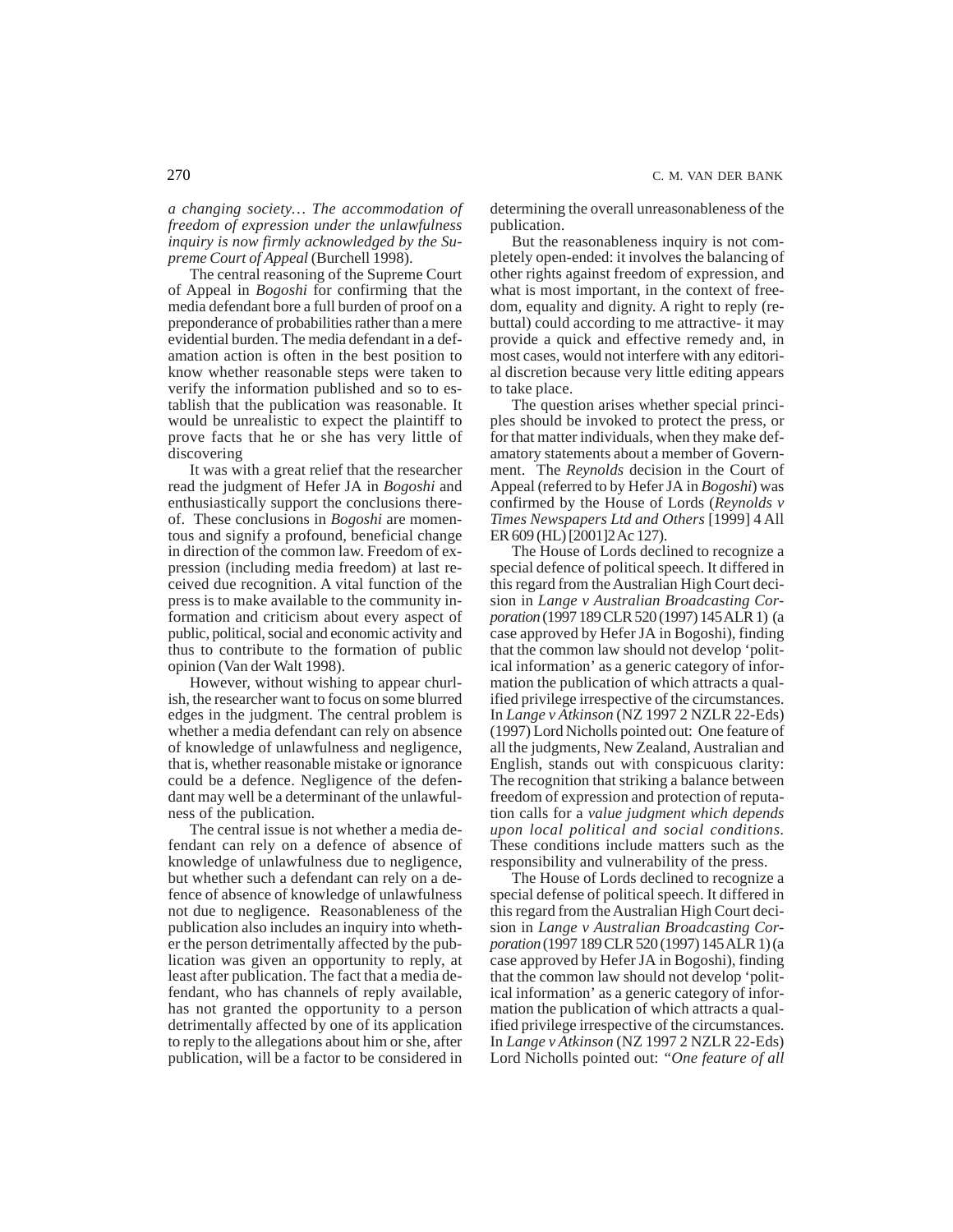*the judgments, New Zealand, Australian and English, stands out with conspicuous clarity: The recognition that striking a balance between freedom of expression and protection of reputation calls for a value judgment which depends upon local political and social conditions. These conditions include matters such as the responsibility and vulnerability of the press".*

The High Court of Australia extended the concept of qualified privilege to cover the publication to the general public of untrue defamatory material in the field of political discussion. But the Court was understandably not prepared to grant the media *carte blanche* in the dissemination of material of that kind.

In *Khumalo v Holomisa* 2002(3) SA 38(T) the Constitutional Court put the question as follows "whether, to the extent that the law of defamation does not require a plaintiff in a defamation action to plead that the defamatory statement is false in any circumstances, the law limits unjustifiably the right to freedom of expression as enshrined in section 16 of the Constitution". The enquiry proceeds as follows:

- The right to freedom of expression is not principally interested in protecting false and injurious statements.
- The common law accepts that truth is central to the balance between dignity and free expression. Proving the truth or falsity of a statement must be the defendant's problem.
- Putting the risk of the failure to establish truth on the defendant will result in a "chilling effect" on the publication of information.
- The "chilling" effect: is reduced by the defence of reasonable publication that was invented in *Bogoshi.*
- Burdening either plaintiffs or defendants with the onus of proving the statement to be true or false, in circumstances where proof one way or the other is impossible, therefore will result in a zero-sum game.
- The defense of reasonable publication developed in *Bogoshi* avoids a zero-sum result and strikes a balance between the constitutional interests of plaintiffs and defendants.

 *Khumalo* can be read as holding that the Bill of Rights must be applied directly to the common law wherever appropriate. The Constitution reflects the wishes and aspirations of society and its principles must now shape the common law.

## **RIGHT TO DIGNITY AND RIGHT TO FREEDOM OF EXPRESSION**

*Section 10 –States Everyone has the Right to Dignity:* this right includes "inherent dignity and the right to have their dignity respected and protected". Human dignity is a founding value of our Constitution along with equality and freedom. "Human dignity is the source of a person's innate rights to freedom and to physical integrity" (De Waal et al. 2002). In a case before it in 2002 the Constitutional Court stated that the law of defamation lies at the intersection of freedom of speech and the protection of dignity. In another case before the Constitutional Court it held that the onus of showing that a publication was reasonable (that is, a painting or media statement) was on the media agent (or artist) to show that the publication was reasonable and not negligently made.

All rights are interpreted generously and purposively along the backdrop of the underlying values of the Constitution. It must ensure that common law principles reflected the more of society. The decision of the court that refashions the common law must also reflect the wishes, often unspoken, and the perceptions, often but dimly discerned. All rights are limited as above and in addition can be limited both generally and then if reasonable and justifiable in "an open and democratic society based on human dignity, equality and freedom" (Chapter two of the Constitution of South Africa). The importance of the purpose of the limitation, the nature and extent of the limitation, the relation between the limitation and its purpose and less restrictive means to achieve the purpose.

So ask yourself the right questions. Are your rights being protected? Should your rights be limited? If so, in what justified proportion? Do governments have the right to limit your rights to protect the dignity of a political office and/or secrets of state in the interests of political stability or national security?

Twenty- four years after the decision in *Pakendorf v De Flamingh* 1982 3 SA 146 (A), where strict liability of the press was apply, the *Mthembi-Mahanyele v Mail & Guardian Ltd and Another* 2004 (6) SA 329 agree that strict liability has a negative impact on press freedom. There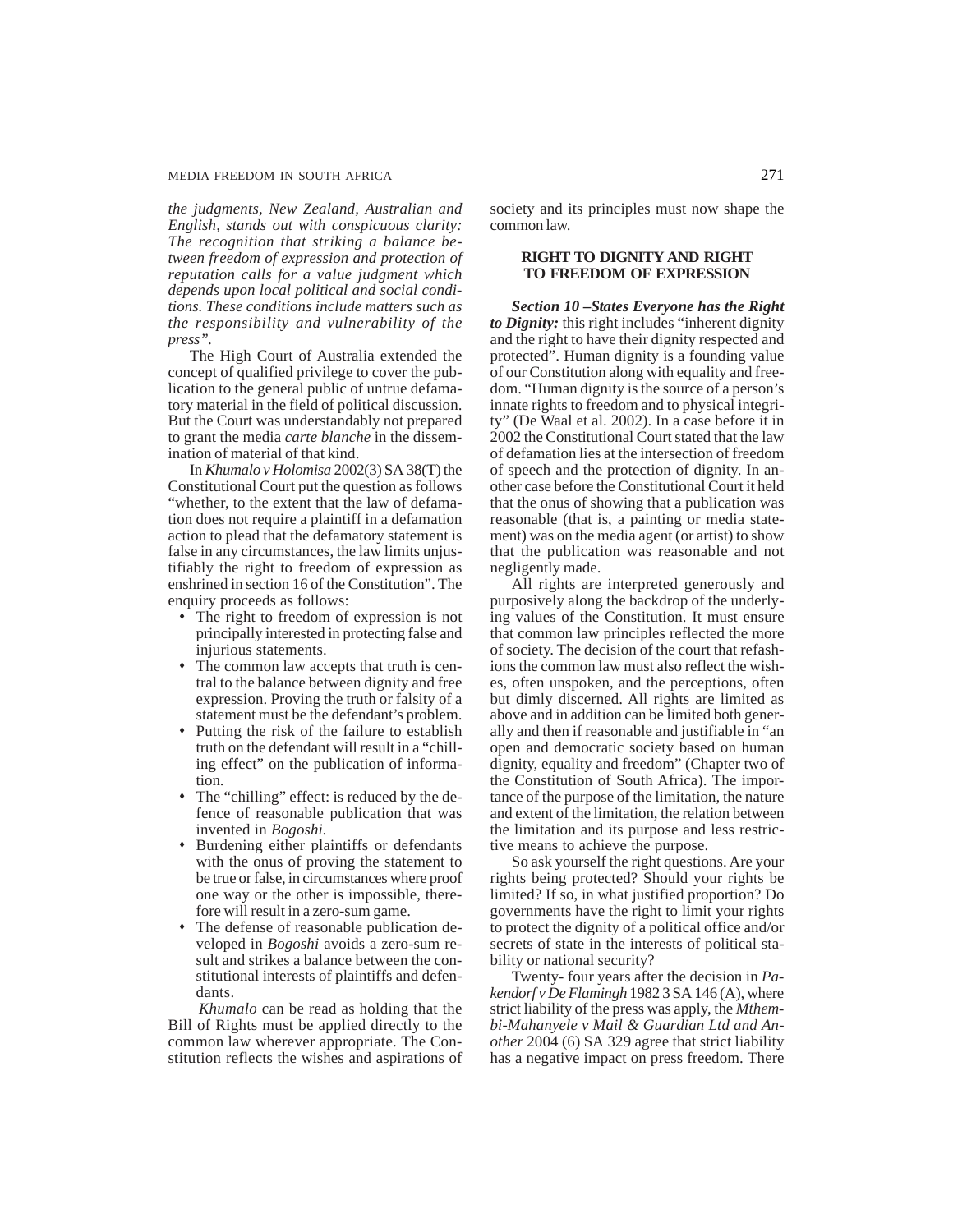must be a balance between the right to dignity, including reputation, and the right to freedom of expression. Both rights were now given special protection in the bill of Rights, and the question was whether a class of people (members of Government) had to lose the right to the protection of their dignity and reputation in the interest of public information and debate.

In *Mthembi-Mahanyele* the Cabinet Minister had asserted that words published by a certain weekly newspaper in its annual 'report card' on the performance of Government Ministers were defamatory of her. She pleaded that the respondents had acted recklessly, not caring whether the contents were true; and that they took no reasonable steps to establish whether the statement made was true. The Court had for reasons of convenience referred to Cabinet Ministers, but that could not be taken to mean that other members of Government, or parliamentarians or officials of State had to be treated differently (*Mthembi-Mahanyele v Mail & Guardian Ltd and Another* 2004 (6) SA 332).

Freedom of expression in political discourse is necessary to hold members of Government accountable to public and some latitude must be allowed in order to allow robust and frank comment in the interest of keeping of society informed about what Government does. Errors of fact should be tolerated, provided that statements were published justifiably and reasonably. That does not mean that there should be a license to publish untrue statements about politicians. They too have the right to protect their dignity and their reputations.

As Burchell puts it:

*There are limits to freedom of political comment, especially in regard to aspects of the private lives of politicians that do not impinge on political competence. Politicians or public figures do not simply have to endure every infringement of their personality rights as a price for entering the political or public arena, although they do have to be more resilient to slings and arrows than non-political, private mortals* (Burchell 1998).

But where publication is justifiable *in the circumstances* the defendant will not be held liable. Justifiability is to be determined by having regard to all relevant circumstances, including the interest of the public in being informed; the manner of publication; the tone of the material published; the extent of public concern in the information; the reliability of the source; the steps taken to verify the truth of the information (this factor would play an important role too in considering the distinct question whether there was negligence on the part of the press, assuming that the publication was found to be defamatory); and whether the person defamed has been given the opportunity to comment on the statement before publication (*Mthembi-Mahanyele v Mail & Guardian Ltd and Another* 2004 (6) SA 332). In cases where information is crucial to the public, and is urgent, it may be justifiable to publish without giving an opportunity to comment.

The SA National Editors' Forum (Sanef) welcomes the majority decision of the Constitutional Court in upholding the Citizen newspaper's appeal in a defamation case against former Ekurhuleni Metro police chief, Robert McBride as a victory for freedom of expression and freedom of the media.

The High Court and the Supreme Court of Appeal had found in favor of McBride's claim that he had been defamed by the newspaper when it called him a murderer for planting a bomb in Magoo's Bar in Durban which killed three women and injured others during the struggle. However, the majority 5-3 judgment by the Constitutional Court found that the Reconciliation Act did not turn the fact that McBride committed murder into an untruth because he had received amnesty from the Truth and Reconciliation Commission.

The effect of the Supreme Court of Appeal judgment, according to journalists, was not only to expunge the murder conviction from criminal records but also from history. It had the additional effect of making a reference to McBride as a "murderer" a defamatory statement.

The court found that the Act did not prohibit frank public discussion of his conduct as a "murderer" and did not prevent his being described as such or a "criminal".

Sanef notes in 2013 the important point of principle established by the Constitutional Court that published criticism was protected even if it were extreme, unjust, unbalanced, exaggerated and prejudiced so long as it expressed an honestly-held opinion, without malice, on a matter of public interest on facts that were true. The court stated that protected comment need not be "fair or just at all" in any sense in which these terms were commonly understood.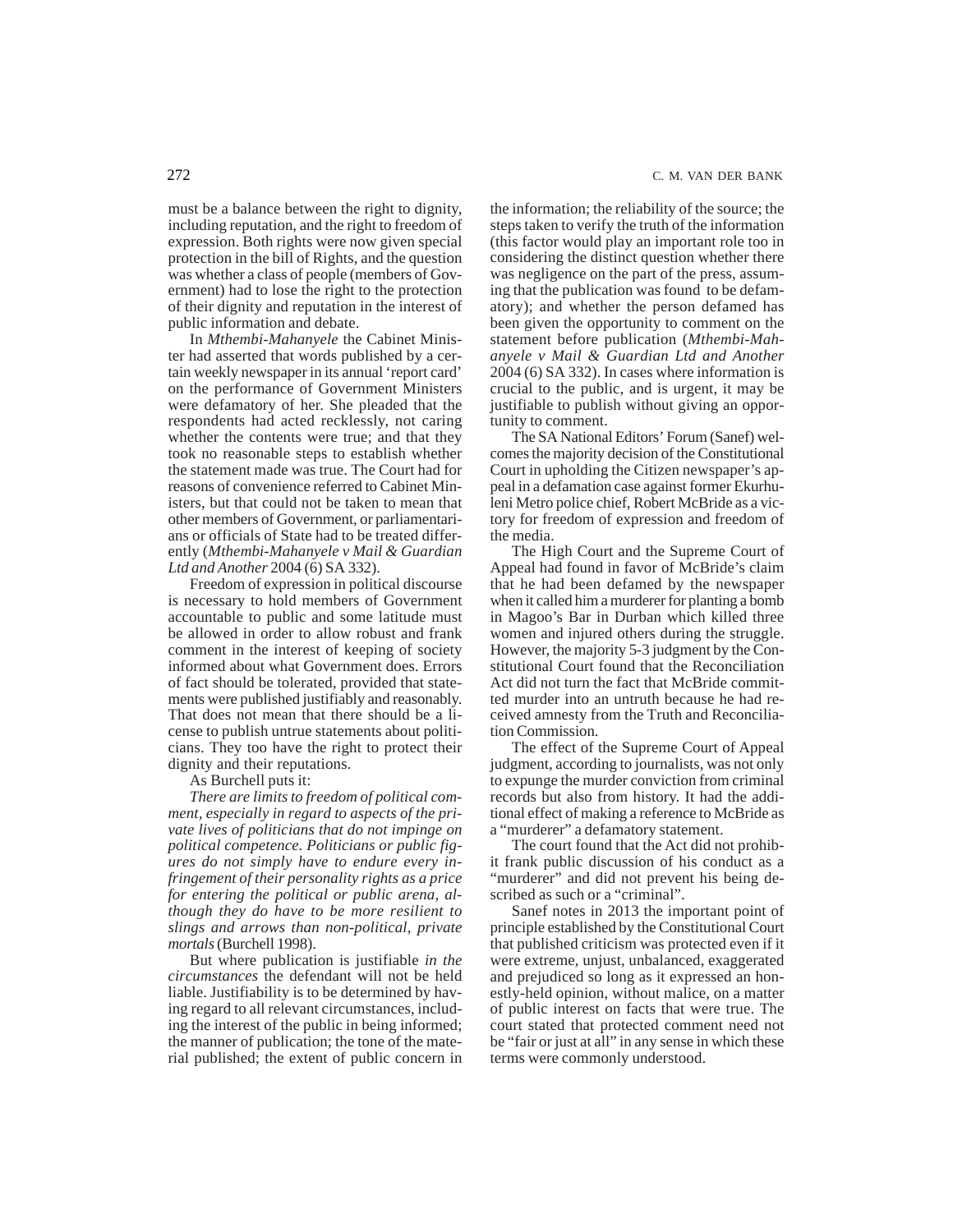The Citizen had campaigned against McBride's appointment as Ekurhuleni police chief on grounds that he was a criminal and murderer and thus unsuitable for the post. The court ruled that despite the newspaper's articles being "vengeful and distasteful", it was entitled to protected comment (*The Citizen 1978 (Pty) Ltd v McBrid*e 2010 ZASCA 5; 2010 (4) SA 148 (SCA); [2010] 3 All SA 46 (SCA)). While the Court recognised a number of important fundamental principles that should be considered in dealing with the South African past, it was its reinforcement of the primary value of the right to truth which FOIP feels is the most valuable in a political environment which is increasingly favouring the shadows of secrecy. The main two claims of defamation made by Mr McBride - that he was untruthfully accused of being a 'criminal' and 'murderer' - were dismissed by the Court. The predominant grounds for the dismissal were that the Citizen had made fair and substantiated comments that were in the public interest because of their capacity to facilitate political debate. Further, and at great length, the Court affirmed that the Promotion of National Unity and Reconciliation Act could never be used as an attempt to suppress the truth and discussions of the atrocities of our past. Instead, the goal of the Act is fundamentally one of enhancing openness instead of stepping away from it. The court upheld the Citizen's main appeal, dismissing McBride's cross-appeal, but found that the paper had defamed McBride by claiming falsely that he was not contrite over the effects of the bombing. It awarded McBride damages of R50, 000.

Sanef, who supported the Citizen's appeal as a friend of the court *(amicus*), believes that the finding will aid newspapers in their battle against defamation claims and strengthen the principles of freedom of expression and freedom of the media.

Freedom of Expression Institute (FXI) has noted with growing concern the ever deteriorating state of the community media sector in South Africa. The FXI has recorded an increase in cases of internal mismanagement and negative external interference in the everyday running of community media. The institute wishes to buttress the point that under the three tier system, the public service media and community media have to be independent of both economic and political interference. Regrettably, this cannot be said with regard to the South African situation. The challenges facing the national broadcaster (SABC) are just one example of the failure of the three tier system which is accepted as a minimum requirement internationally.

## **FREEDOM OF EXPRESSION UNDER ATTACK IN SOUTH AFRICA**

Freedom of expression is a fundamental human right guaranteed by the Bill of Rights will led to greater public transparency and accountability as well as to good governance and the strengthening of democracy. The key role of communication is in ensuring full respect for freedom of expression, in promoting the free flow of information and ideas, in assisting people to make informed decisions and in facilitating and strengthening democracy.

The South African government's assault on media freedom over the last 18 months has also emboldened other African states to further clampdown on free speech. Only eight of Africa's 54 countries have any legislation guaranteeing freedom of expression (Kretzmann 2011). Two months ago the Parliamentary Committee tried to a rush attempt to complete the Protection of Information Bill but the Freedom of Expression Institute stood up and blocked the Bill in despair in the face of government pressure. It will replace the Protection of State Information Act 1982, which currently regulates these issues. The main demands are that the Bill should:

- Limit secrecy to core state bodies in the security sector
- Limit secrecy to strictly defined national security matters. Officials must give reasons for making information secret.
- Do not exempt the intelligence agencies from public scrutiny.
- Do not apply penalties for unauthorized disclosure at large.
- An independent body appointed by Parliament and not the Minister of Intelligence as the arbiter of decisions about what may be made secret.
- Do not criminalize the legitimate disclosure of secrets in the public interest

In contradiction with the preamble to this Bill, which states that the aim is to "promote the free flow of information within an open and democratic society without compromising the security of the Republic", the bill will not only ham-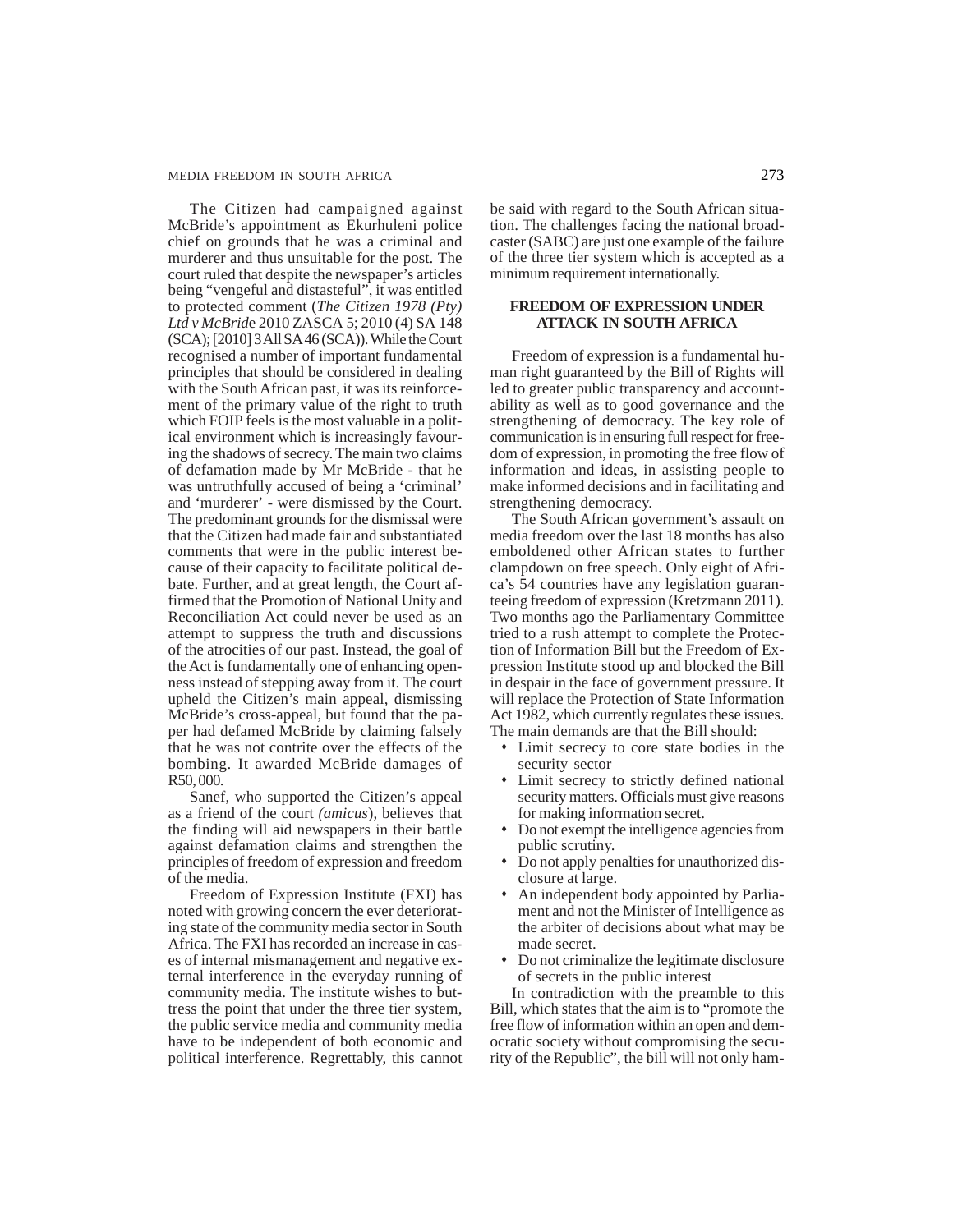per the collection and the disclosure of information, but also reward those who do with lengthy jail sentences. Any head of a state body, or duly authorizes delegate of a state body, has the power to classify a document, a record or a non-physical item, as confidential, secret or top secret. A well-known example was when Zuma was highly infuriated after the appearance of a Zapiro cartoon depicting him with a shower on his head during his rape trial. The cartoon, which was born out of Zuma's own claim to have showered to diminish the risk of AIDS after havng intercourse with the HIV-infected plaintiff, saw Zuma initially suing the cartoonist for R20 million- and amount that has subsequently reduced to R2 million. If the new Act was in place at that time, the government would have had the withdrawal to prevent the publication of the cartoon, to withhold information from the press and to censor any reference to his trail before it would allow going into print.

The right to freedom expression is fundamental to the existence and consolidation of democracy, Central to freedom of expression, is freedom of the press. Sadly though, it is this critical aspect of democracy that is so frequently undermined and attacked by government.

A recent example of problems besieging the community media sector is internal censorship taking place took place at Radio Grahamstown, a local community radio station. The station manager, Pamela Zondani is reported to have been heard by listeners shouting at the presenter, Makhaya Mzongwana and his guests to shut down the program Masabelane, a public service discussion. Zondani allegedly threw out three guests from the Unemployed People's Movement (UPM) as well as the presenter while there was an on-going debate on the issue of RDP housing distribution in the Makana Municipality.

Such behavior is alleged as an act of censorship restricting the major function of community radio as an advocacy mouth piece for the community and its service delivery issues. In addition, the presenter is now allegedly being monitored while on air curtailing the right to freedom of expression as enshrined in section 16 of the Constitution.

The FXI (Freedom of Expression Institute is a not-for-profit organisation that was established in 1994 to protect and foster the right to freedom of expression and to oppose censorship. Its vision is a society where everyone enjoys freedom of expression and the right to access and disseminate information) views the challenges facing community media as stemming from the flawed funding structure. The highly bureaucratic and complicated funding structure that involves funds having to go through municipal and council channels compromises the independence of community media and exposes such media outlets to undue political interference. In established democracies funding for public and community media is channeled through oversight bodies like parliament. By virtue, community media is meant to be an alternate voice which is independent of the government and its structures.

FXI believes community media has to be empowered and allowed to open up debate among the members of particular communities so as to give their issues prominence as these may not be adequately captured by mainstream media. The Institute will continue to engage the sector with the view to further capacitating community media to effectively discharge their mandate. The FXI will also continue to offer legal advice and assistance to community media who often face intimidation through frivolous law suits whose primary intention is to silence the voices of the people.

Artist Brett Murray's controversial painting showing Zuma with his fly open and penis exposed, sold for R136 000 at the Goodman Gallery in Johannesburg.

ANC spokesperson Jackson Mthembu said the "disgusting and unfortunate display of the president" is insulting, and the party is taking the matter to court.

It has also been investigated that this distasteful and vulgar portrait of the president has been displayed on a weekend newspaper and its website, we again have instructed our lawyers to request the said newspaper to remove the portrait from their website."

The African National Congress (ANC) expressed outrage at an artist's depiction of President Jacob Zuma, saying the representation of its leader is distasteful and indecent.

Murray's so-called piece of art dents the image and the dignity of Zuma as both president of the ANC, president of the republic and as a human being, Mthembu said.

The ANC also took exception to a second portrait, which displays the party's logo "with-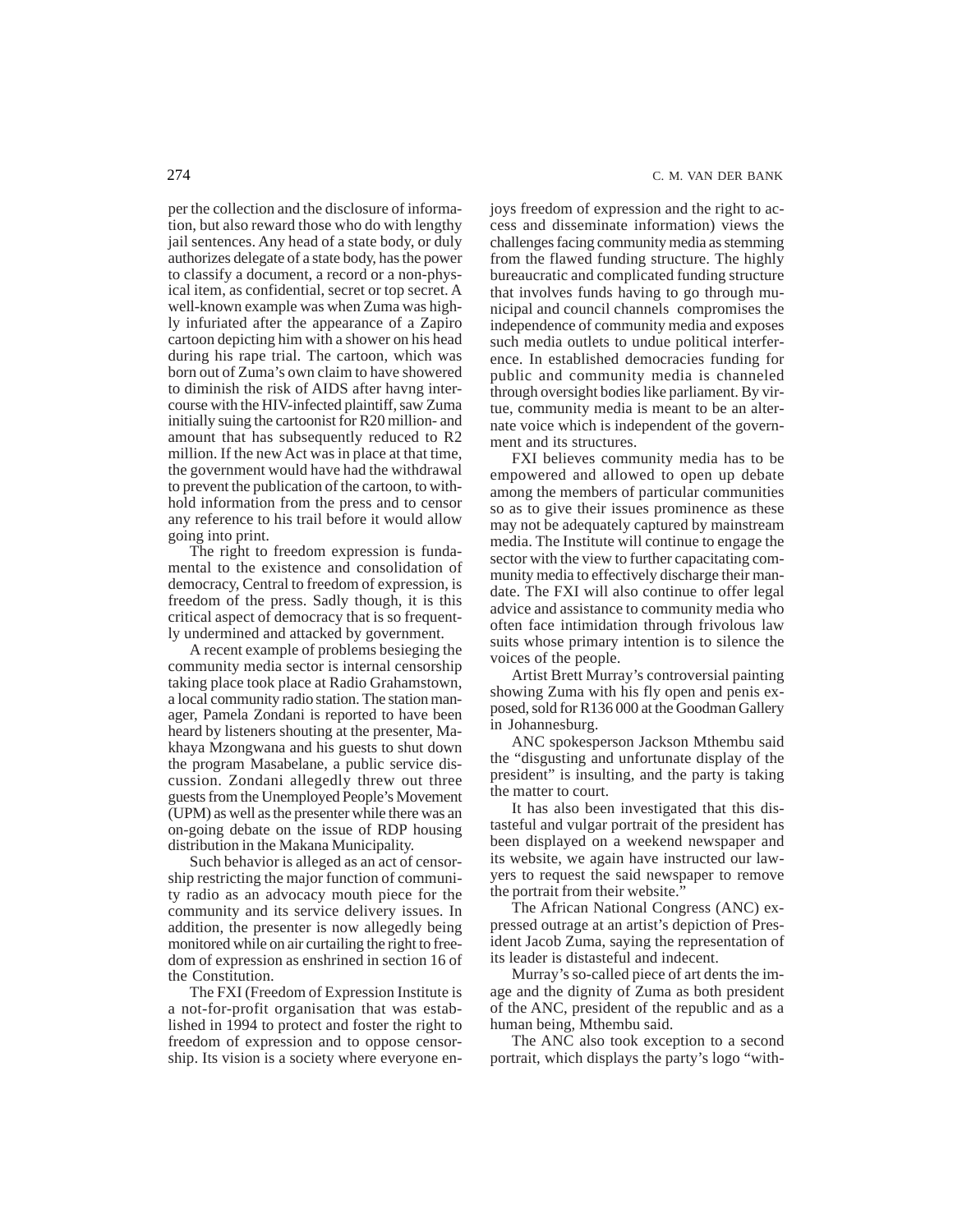out the permission of the ANC", with the inscription "FOR SALE" on it.

"Both these portraits are a clear calculation to dismember and denigrate the symbols and the representative of the ANC, chief amongst them, the president of the ANC."

Mthembu said the ANC believes in both freedom of the press and artistic expression, but views "the vulgar portrait and the dismembering of the ANC logo by Brett Murray an abuse of freedom of artistic expression and an acute violation of our constitution, apart from being defamatory.

The ANC and President Jacob Zuma are seeking an urgent court interdict against the newspaper and the gallery to prevent the painting by Brett Murray from being published or exhibited. The painting, which depicts Zuma posing with his genitals exposed, has pitted two constitutional rights against one another. The ruling party and Zuma have argued the artwork infringes on the president and his office's constitutional right to dignity and privacy, while both the newspaper and gallery argue their right to exhibit and publish the painting is protected by the constitutional right to freedom of expression.

The matter was originally supposed to be heard in front of Judge Fayeeza Kathree-Setiloane on Tuesday but Deputy Judge President Phineas Mojapelo ordered it to be heard in front of a full Bench due to "national importance. Judges Neels Claassen and Lucy Mailula were deputed for hearing of the matter. Malindi attempted to argue before his breakdown that despite many constitutional rights – such as access to water and sanitation – not being fulfilled, it did not usurp their importance. He argued that even though the painting's distribution would be difficult to control as it was already in the public space and being disseminated via the internet, an apology from both the gallery and newspaper would go a long way to "assuaging the president's wounded feelings". "Everyone has a right to dignity, regardless of their position as president or otherwise," Malindi told the court.

There have been continuous debates whether the painting was racist or not, as labeled by the ANC and Zuma. Claassen said it was a nonissue because some black people found it racist, while others did not. Malindi said that although it may not be deemed racist by some, Murray should have taken cultural sensitivity into account when he produced the painting.

During court proceedings Malindi was also forced to concede dignity and privacy rights did not apply to Zuma's office as president of the country or the ANC as they only inherently apply to a person or being. The case was postponed and is set to be heard in front of a full Bench over three days. The case was withdrawn by the Zuma parties.

While South Africa is described as a country where freedom of expression is a reality, its ranking was affected by the threat posed by the Protection of State Information Bill to investigative journalism in the country. After a year of debate, the contentious, amended bill was passed by the National Assembly in April 2013.

State Security Minister Siyabonga Cwele told parliament that the bill was aimed at protecting sensitive state information and the information of ordinary people, such as marriage certificates and business registrations. The bill gives the minister control over the classification of information.

The government insists that whistle-blowers would be protected and no one will be able to use the bill to hide corruption. Opponents to the bill, which include human rights and legal experts, opposition parties and civil society bodies, say it preferences state interests over transparency and freedom of expression.

#### **CONCLUSION**

Freedom to speak and write about public questions is as important to the life of our government as is the heart of the human body. Freedom of expression is, therefore, a part of the very definition of self-government; the process of free discussion is required no matter whether the process leads to the truth or not. In fact, this privilege is the heart of our government! If that heart be weakened, the result is debilitation; if it be stilled, the result is death. "It is reporting that puts the needs of society first and everything else; including the need for the media to make profit, last… Responsible reporting is reporting that reflects reality as it is not as journalists and those propping them up would like it to be.

If one is serious about protecting freedom of expression, a right of rely given to a person about whom injurious statements have been made is a most attractive way of continuing the debate, while giving the person whose personality rights have been impaired an inexpensive and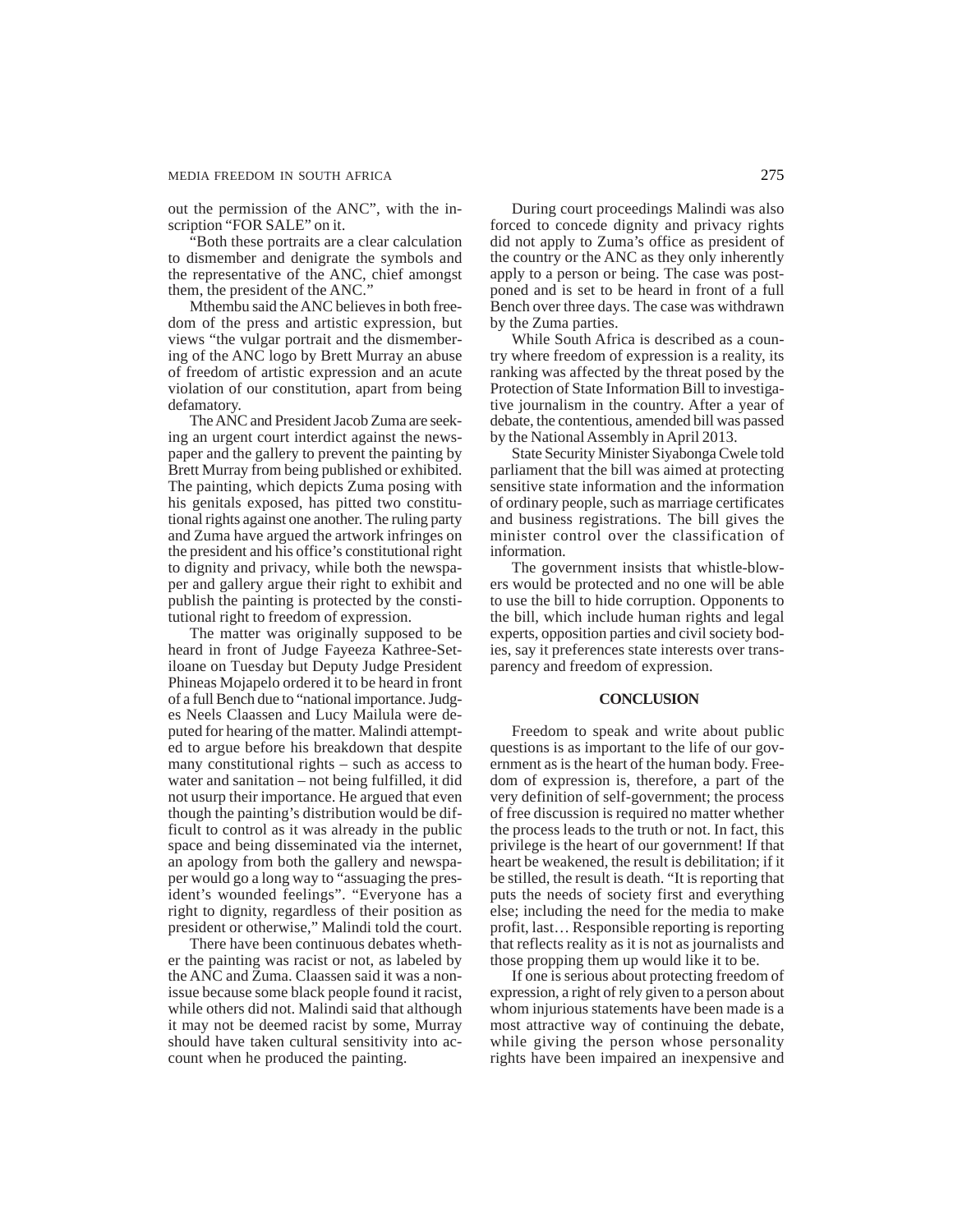expeditious way of correcting the record. Midgley suggests legislative intervention to empower a court to order the defendant to grant the plaintiff an opportunity to reply in such conditions as it may deem fit. Midgley also suggests that an offer to grant a reply should be considered a mitigating factor.

The right has its greatest impact in regard to the correction of injurious statements in the media, but could also operate effectively in publications via the Internet. The benefits of continuing the debate by providing an opportunity for reply to the person detrimentally affected by a publication can in fact easily be incorporated under a broad common-law criterion of the unlawfulness, or the unreasonableness, of the publication. The fact that a media defendant, who has channels of reply available, has not granted the opportunity to a person detrimentally affected by one of its publications to reply to the allegations about him or herself, before or even after publications, will be a factor to be considered in determining the overall unreasonableness of the publication.

Now that South African Supreme Court of Appeal in *National Media Ltd v Bogoshi* has affirmed the parameters of reasonableness contained in the unlawfulness element of liability in the *action injuriarum* and the reasonableness issues in a negligence-based system of fault, ethical norms would carry weight in determining the ultimate criterion of the legal convictions of the community or the bounds of legally determined unreasonable conduct.

To become self-aware, people must be allowed to hear a plurality of opinions and then make up their own minds. They must be allowed to say, write and publish whatever they want. Freedom of expression is the most basic, but fundamental, right. In absence of it human beings are reduced to automatons.

#### **RECOMMENDATIONS**

Freedom of expression – in particular, freedom of the press- guarantees popular participation in the decisions and actions of government, and popular participation is the essence of our democracy.

The Constitution guarantees "freedom of the press and other media; freedom to receive or impart information or ideas; freedom of artistic creativity; and academic freedom and freedom of scientific research." However, it also includes constraints, and freedom does not extend to "propaganda for war; incitement of imminent violence; or advocacy of hatred that is based on race, ethnicity, gender, or religion and that constitutes incitement to cause harm." The judiciary in South Africa is independent. The *Constitution* 1996 requires the government to respect the principle of democracy when dealing with citizens. Therefore, in a democratic system of government, the relationship between state and the citizen is not simply a power relationship. Rather than state power, the consent of the governed is the defining characteristic of the relationship.

In *Holomisa* (1996) Cameron said:

*Our Constitutional structure seeks to nurture open and accountable democracy. Party to that end, it encourages and protects free speech and expression, including that practised by the media. If the Constitution affords is to have substance, there must in my view be some protection for erroneous statement of defamatory fact, at least in the area of 'free and fair political activity'*(*Holomisa v Argus Newspaper Ltd* 1996 2 SA 588 (W)).

In a system of democracy dedicated to openness and accountability, as ours is the especially important role of the media, both publicly and privately owned, must, in the researcher's opinion be recognized.

South Africa ranks 52nd out of 179 countries in Reporters Without Borders' (RSF's) 2013 index of press freedom – down from 42nd position the year before. Within Africa, South Africa comes in sixth position, after Namibia (19th), Ghana (30th), Botswana (40th), Niger (43rd) and Burkina Faso (46th). Malawi, up by 71 places to 75th, "registered the biggest leap in the index, almost returning to the position it held before the excesses at the end of the [Bingu wa] Mutharika administration," reported the organisation. Ivory Coast (96th, up 63 places), has emerged from its post-electoral crisis between the supporters of Laurent Gbagbo and Alassane Ouattara with its best position since 2003.

Our entire social system is pervaded with a myriad of issues relating to freedom of expression. Courts are obliged to consider the Bill of Rights and the values embodied therein, when assessing whether conduct is wrongful. The Bill of Rights is therefore a medium or prism through which the light of every aspect of the law of